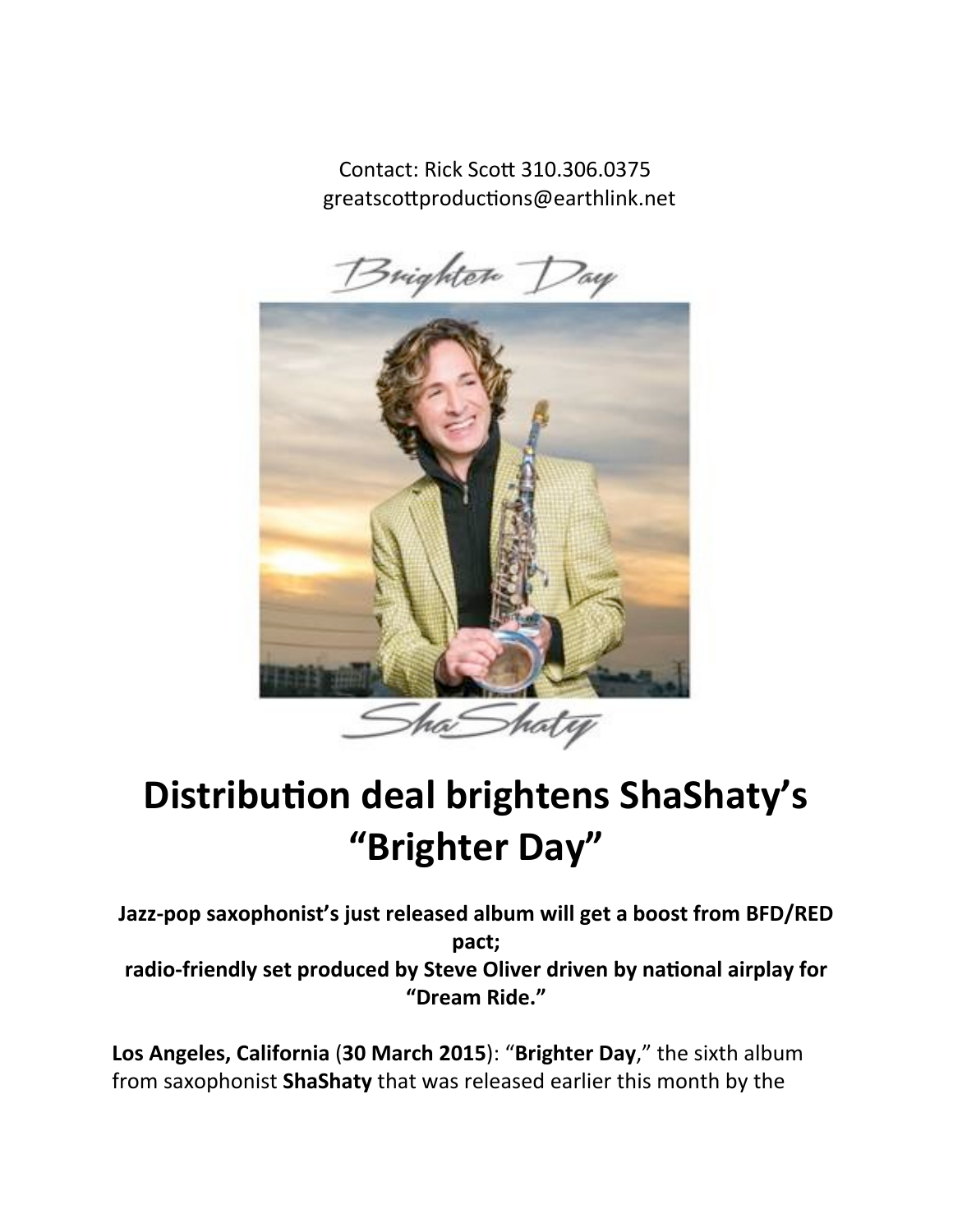newly formed A.H.I. Records, will benefit from the muscle of a new distribution deal with **BFD/RED**, a division of the New York-based **Bob Frank Entertainment** distributed by **Sony**'s **RED Distribution** arm. **Steve Oliver** produced the eleven-song set of original tunes showcasing the saxman in contemporary jazz, pop, R&B and new age settings that is illumined by glowing reviews and rising radio spins for the first single, "Dream Ride." The distribution deal covers "Brighter Day" and future A.H.I. Records releases, which ShaShaty will determine.

ShaShaty and Oliver composed the majority of the sunny hooks and emotionally-charged melodies that comprise "Brighter Day," on which the saxman soulfully and sweetly serenades through tenor, soprano and alto horns. Maintaining ShaShaty's emoting sax as the focal point, Oliver, a guitar-playing multi-instrumentalist and vocalist, crafted glistening tracks that sustain interest by injecting traces of tension, edge and angst. Usay **Kawlu**'s airy vocalizations provide graceful wordless caresses. **Spyro Gyra**'s drummer **Bonny B** funks up the grooves texturized by percussionist **Gary Stanoinis**. Sax player **Will Donato** guests on a pair of numbers to bolster horn section passages, including on "Dream Ride," which has been among the most added singles on playlists across the nation.

The video for "Dream Ride" ( $\frac{http://bit.ly/1CkpsEv}{http://bit.ly/1CkpsEv}$  recently premiered at **Universal CityWalk** in Universal City, California. ShaShaty will be the subject of a cover feature in **Saxophone Today**, a national magazine. Below are passages from some of the initial album reviews:

"Tasty stuff that doesn't let you down, the well-seasoned, accomplished playing hits you like you're hearing these sounds for the first time---that's how fresh it is." – **Midwest Record**

"Full of bounce, funk, sensuality, and brilliant light... ShaShaty's coolly satisfying and often high-steppin' style has a confident yet not cocky gait to it."  $-$ **The Smooth Jazz Ride**